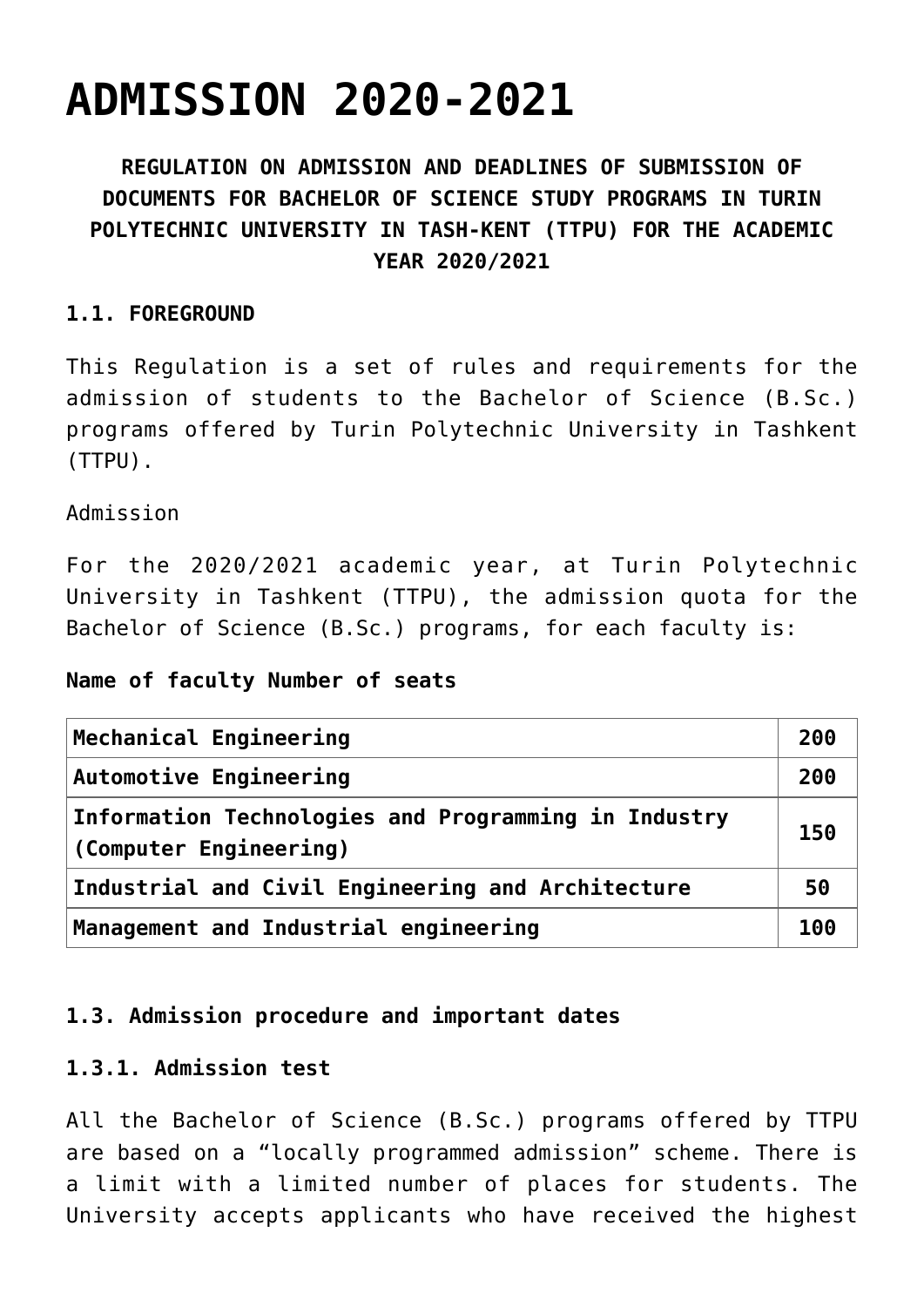number of points in the **Admission Test** until the limit of the admission quota is reached. The score obtained in the Admission Test is valid only for the 2020/2021 Academic Year.

Applicants, who score very high marks in the Admission Test, are allowed to skip the Preparatory Year and given the opportunity to be enrolled in the First Level (= Second Year), provided that the language requirements discussed in Section 1.4 are satisfied. The applicant has the right to refuse this opportunity and continue his/her studies from the Preparatory Year.

The final decision on admission to the First Level is made after the consent of the Vice-Rector on Academic and Scientific Matters, the coordinator of the Admission Committee and the Rector of Turin Polytechnic University in Tashkent.

**1.3.2. Date of examination**

- There will be two admission tests for the 2020/2021 Academic year: The first exam will take place on May 22, 1 PM Local Time (Registration deadline May 18, the maximum number of applicants is 200). This exam will be online, therefore EVERY APPLICANT MUST HAVE PC/LAPTOP AND WORKING VIDEO CAMERA.
- The second exam (with a larger number of applicants) will take place at the beginning of July (exact dates and procedure will be announced later)

#### 1.3.3. STEP #1 – **On-line Application**

The Online application form is available at: —->>> [REGISTRATION](https://didattica.polito.it/pls/portal30/sviluppo.pkg_apply.login?p_lang=EN)

PLEASE, READ THESE INSTRUCTIONS **[Instruction](http://new.polito.uz/wp-content/uploads/Manual_ENG.pdf)** OR WATCH VIDEO HOW TO

FILL IN ONLINE APPLICATION.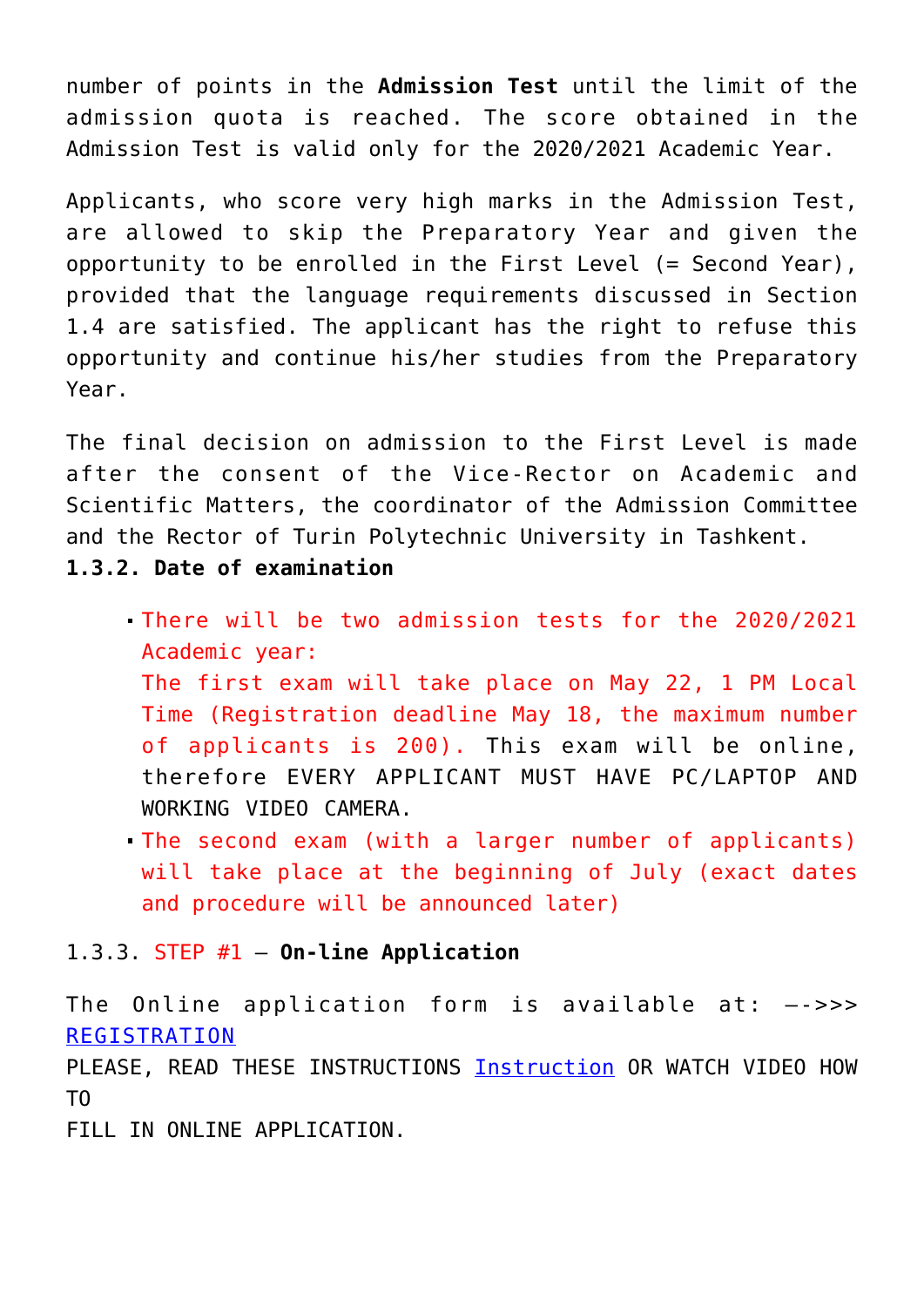[http://test.polito.uz/wp-content/uploads/2020/05/Admission-Ins](http://test.polito.uz/wp-content/uploads/2020/05/Admission-Instruction_3.mp4) [truction\\_3.mp4](http://test.polito.uz/wp-content/uploads/2020/05/Admission-Instruction_3.mp4)

Step 1 is mandatory and applicants cannot proceed to step 2, if step 1 is not completed!

STEP #2 – In order to ensure the transparency of the admission process, during the quarantine, after completing step 1 applicant must send the electronic copy of his/her passport to [admission.polito.uz.](http://admission.polito.uz)

If the quarantine is over before the deadline (i.e., May 18 for the first test), the admission committee will be taken the applicant's fingerprint and photo. In addition, the applicant must have with him/her a passport, document of secondary education —> diploma, a certificate in the absence of the diploma —> a document confirming the completion of the studies at this educational institution (original).

For this, applicants must arrive at the address: *Kichik Halka Yuli street, 17, Tashkent 100095, Uzbekistan (Landmark: Students' Campus, former Cinema "Nukus", supermarket "Asia.uz"). After completion of this process, the original documents will be returned to applicants.*

If the applicant did not make successfully the Online Application within the admission period and did not submit fingerprint and photo, then the documents will not be accepted and the applicant will not be allowed to take the exam!

**1.3.4. For applicants who took admission test last year** Due to the COVID-19, we offer a unique opportunity to applicants who participated in the last year's admission test. The score applicant received last year is valid and the Turin Polytechnic University in Tashkent will accept those applicants to the Preparatory Year for 2020/2021 Academic year without admission exam.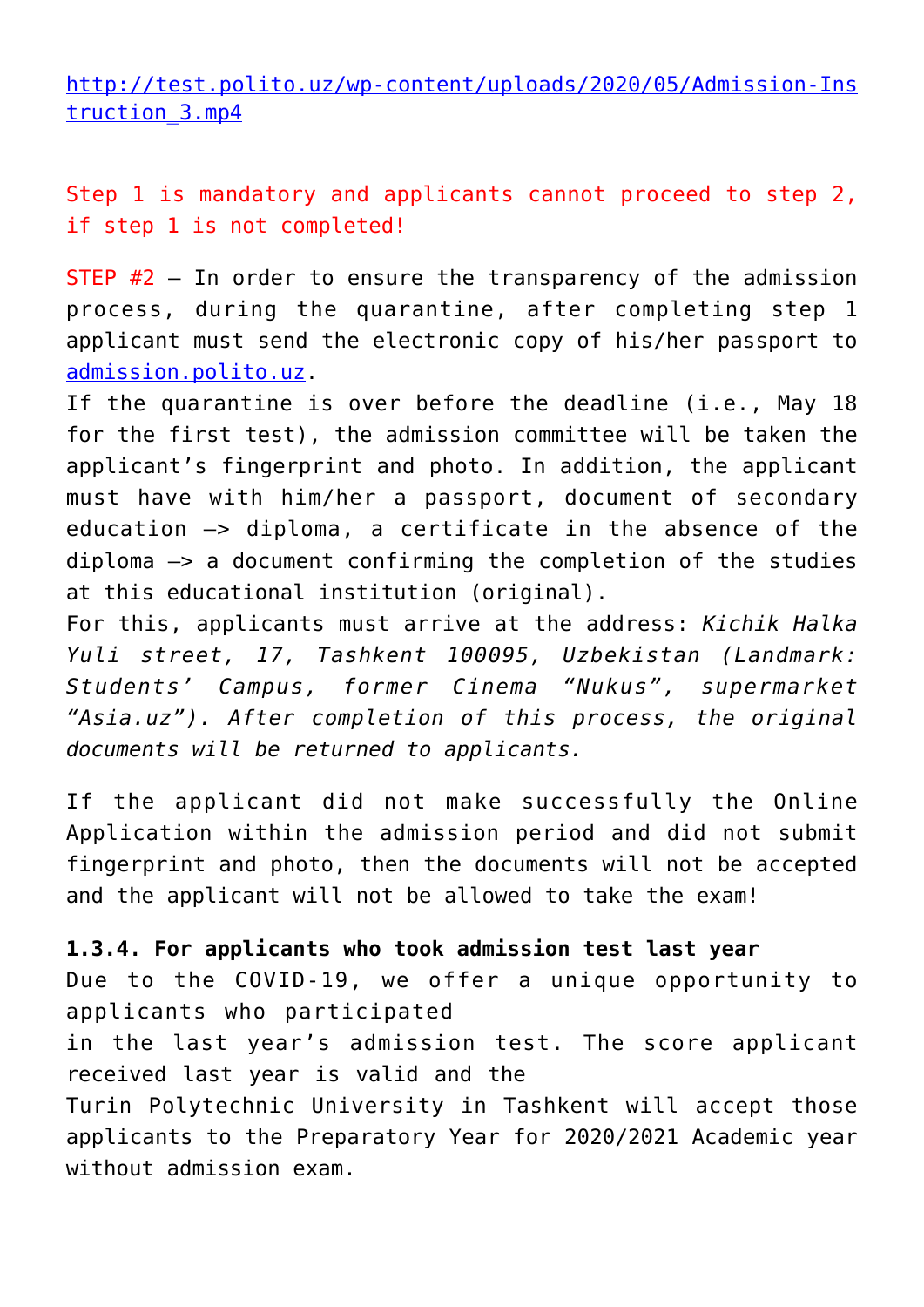#### **1.3.5. Online test**

Knowledge of the applicant will be assessed by a set of online tests with multiple-choice questions, featuring a difficulty level that is adequate to the secondary school programs of Uzbekistan.

The Online Test consists of:

| Mathematics:         | 18 questions (time: 40 minutes) |  |
|----------------------|---------------------------------|--|
| Comprehension:       | 6 questions (time: 12 minutes)  |  |
| Logic:<br>minutes)   | 6 questions (time: 12           |  |
| Physics:<br>minutes) | 12 questions (time: 26          |  |

The full online test consists of **42 questions** and will last **90 minutes**. Each question has 5 possible choices, **but only** one of them is correct.

Every question carries:

**1 point** – if it is correct (you get 1 point)

**-0.25 points** – if it is wrong (you loose -0.25 points)

**0 points** – if it is left blank (you do not loose any points)

All the questions will be in English!

#### **1.3.6. Exam results**

Applicants will know their results soon after the end of the online test. The full list of the candidates ranked with the percentage of their results will be announced within a week or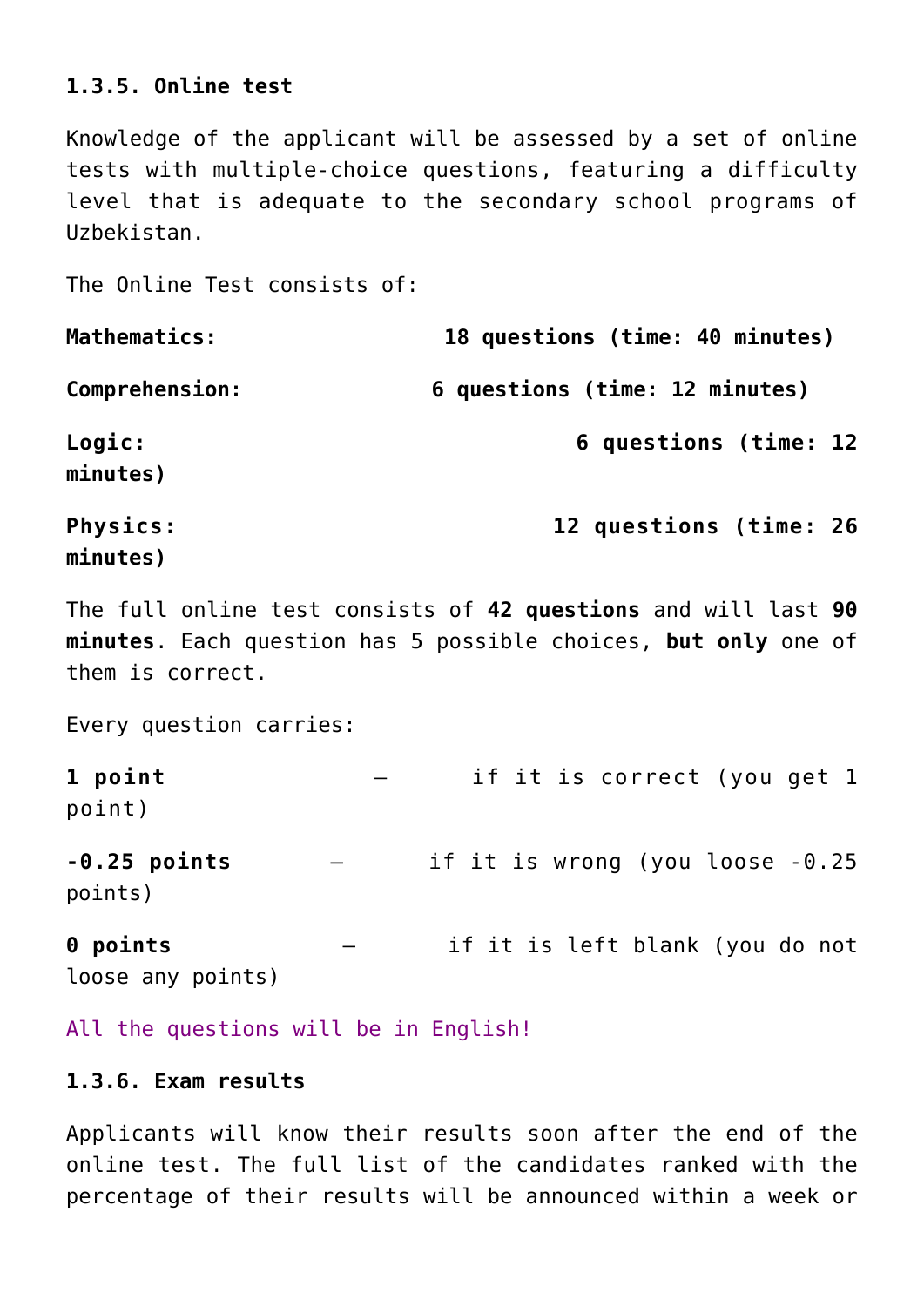two after the admission test.

After the announcement of the results of examinations, applicants who have successfully passed the admission test must submit the following documents to the Admission Committee:

submit the paper application form, provided at the front desk by the Admission Office: it must be properly filled in and initially signed by the Applicant, in front of an Authorized member of the Admission Commit-tee;

*show the original Passport (with copy);*

provide 4 color photos 3 x 4; provide 1 paper folder, large envelop; submit Secondary Education Certificate (college or lyceum certificate/ diploma); IELTS certificate 5.5 band or higher (for other language certificates see section 1.4. of these regulations).

Paper documents should be submitted to the Admission Committee at Turin Polytechnic University in Tashkent, Kichik Halqa Yuli str. 17, Tashkent 100095, Uzbekistan.

## 1.3.7. **Exemptions from the admission test (for foreign students only)**

This section is intended for applicants from foreign countries, who have certificates listed below. A score equal to or higher than a given threshold is set. According to Section 1.3.1, students with very high marks are possibly allowed to skip the Preparatory Year and enter the First Level. The final decision is made by the Admission Committee coordinated by the Vice-Rector on Academic and Scientific Matters. For countries, where Admission Test to University is compulsory, it is necessary to attach a certificate confirming that the exam is passed.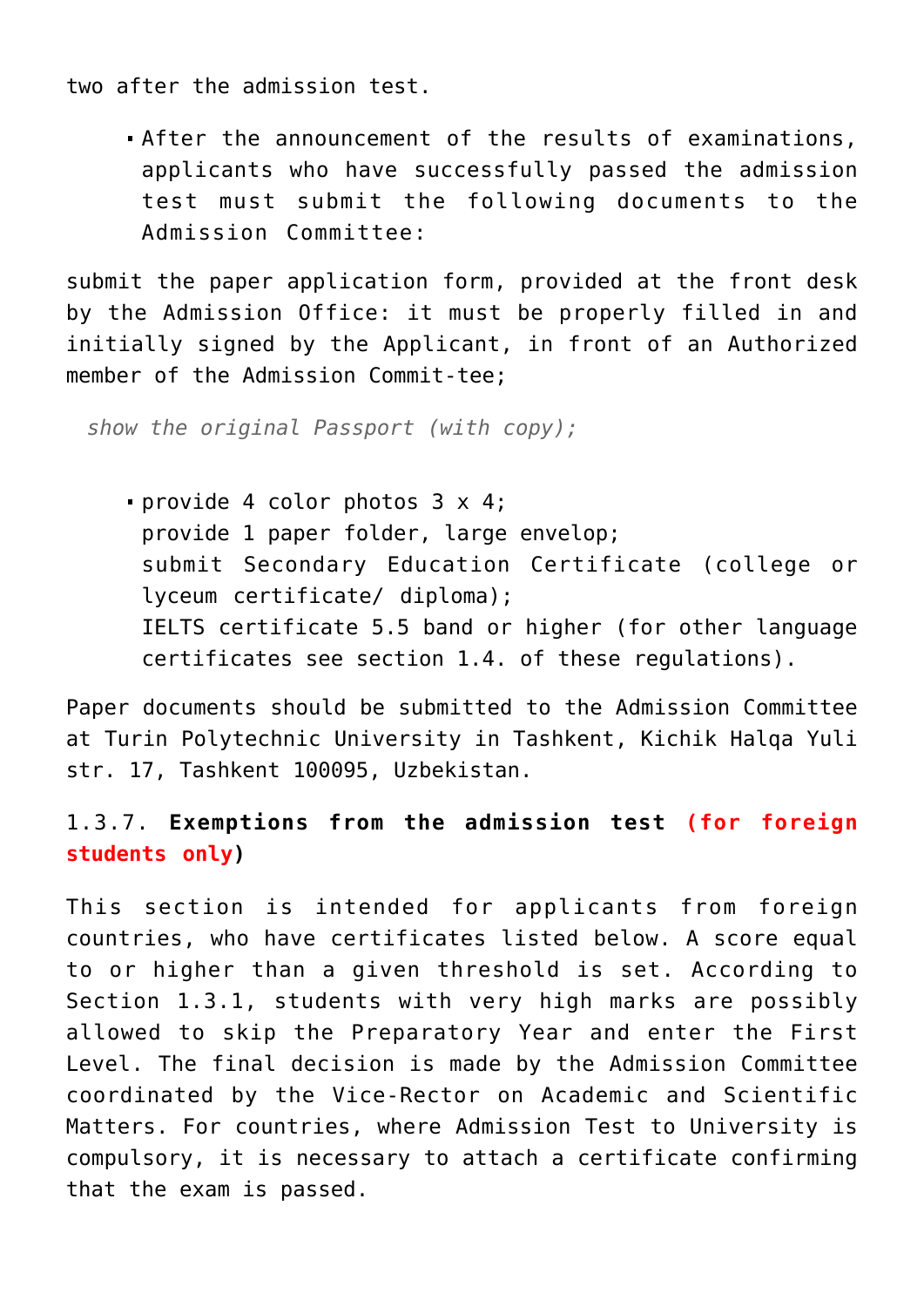**Certificates considered equivalent to the admission test** (the following number refers to the grading equal to or higher than the threshold: 60/100)

**GRE** (General Test) with a minimum score of 153 in the "Verbal" section and 144 in "Quantitative" section and any score in the "Analytical Writing" section

**GMAT** with a minimum score of 500 in the two sections "Verbal" and "Quantitative", with any score in the "Analytical Writing" section.

**SAT** SAT Reasoning test (section "Evidence-Based Reading and Writing" and section "Math" with a minimum score of 500 points in each section) and SAT Subject Test (section "Physics Level 1 or 2" and section "Mathematics Level 1 or 2" with a minimum score of 500 points in each section). The two sections "Evidence-Based Reading and Writing" and "Math" of the SAT Test can be replaced by the ACT Test with a minimum score of 20.

1.4. English Language certificate

The minimum IELTS (academic) requirement for enrollment in the Preparatory Year of the Bachelor of Science (B.Sc.) programs at **TTPU is IELTS 4.5. DUE TO THE COVID-19 LOCKDOWN APPLICANTS ACCEPTED TO PREPARATORY YEAR CAN SUBMIT THEIR IELTS SCORE WITHIN THE YEAR OF ADMISSION.**

**IELTS** (**academic**) **5.5** or higher is mandatory to progress to the First Level of the Bachelor of Science (B.Sc.) programs at **TTPU. DUE TO THE COVID-19 LOCKDOWN APPLICANTS ACCEPTED TO THE FIRST LEVEL CAN SUBMIT THEIR IELTS SCORE BY THE END OF 2020.**

The equivalent English Language Certificates and exemption cases can be found at <https://didattica.polito.it/cla/en/certificates.>

**1.5. Tuition fee**